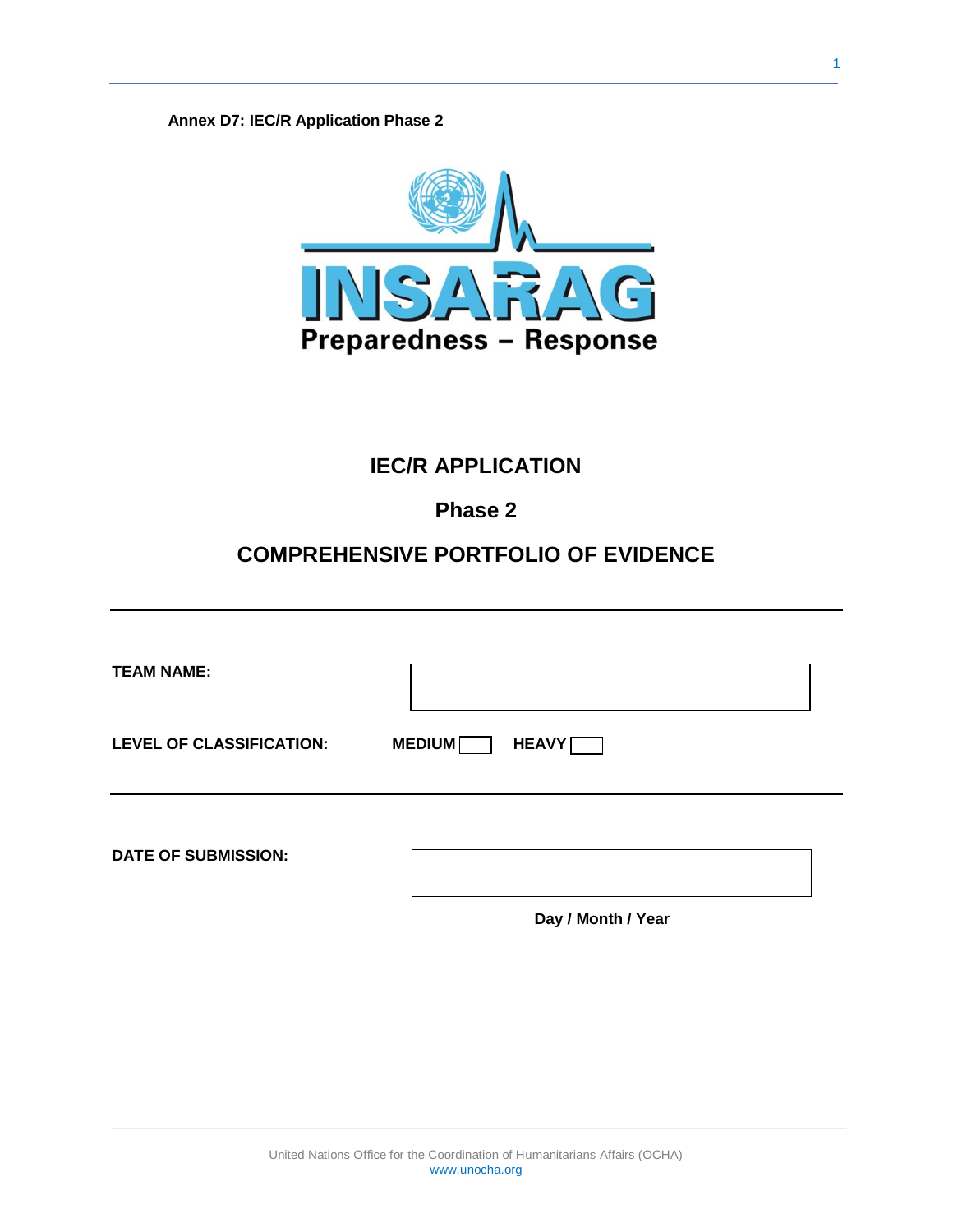#### **Application Submission Instructions**

1. The application is to be printed as a hard copy, signed by the INSARAG Policy and Operational Focal Point, and posted via registered mail to:

#### Attention:

INSARAG Secretariat IEC/R Applications UN Office for the Coordination of Humanitarian Affairs (OCHA) Response Support Branch (RSB) Emergency Response Section (ERS) Palais des Nations CH 1211 Geneva 10, Switzerland

- 2. The application is also to be emailed to: [insarag@un.org.](mailto:insarag@un.org) This is to enable the POE to be circulated among the IEC team members.
- 3. The application is required to reach the INSARAG Secretariat a minimum of six months ahead of the proposed date for the IEC.
- 4. The INSARAG Focal Point is required to follow up with the INSARAG Secretariat to ensure the application has been received.
- 5. This application must be completed in English. Where this is not possible, a covering letter in English must accompany any non-English documents briefly explaining its contents.
- 6. The Comprehensive Portfolio of Evidence is an expansion of the already approved Abbreviated Portfolio of Evidence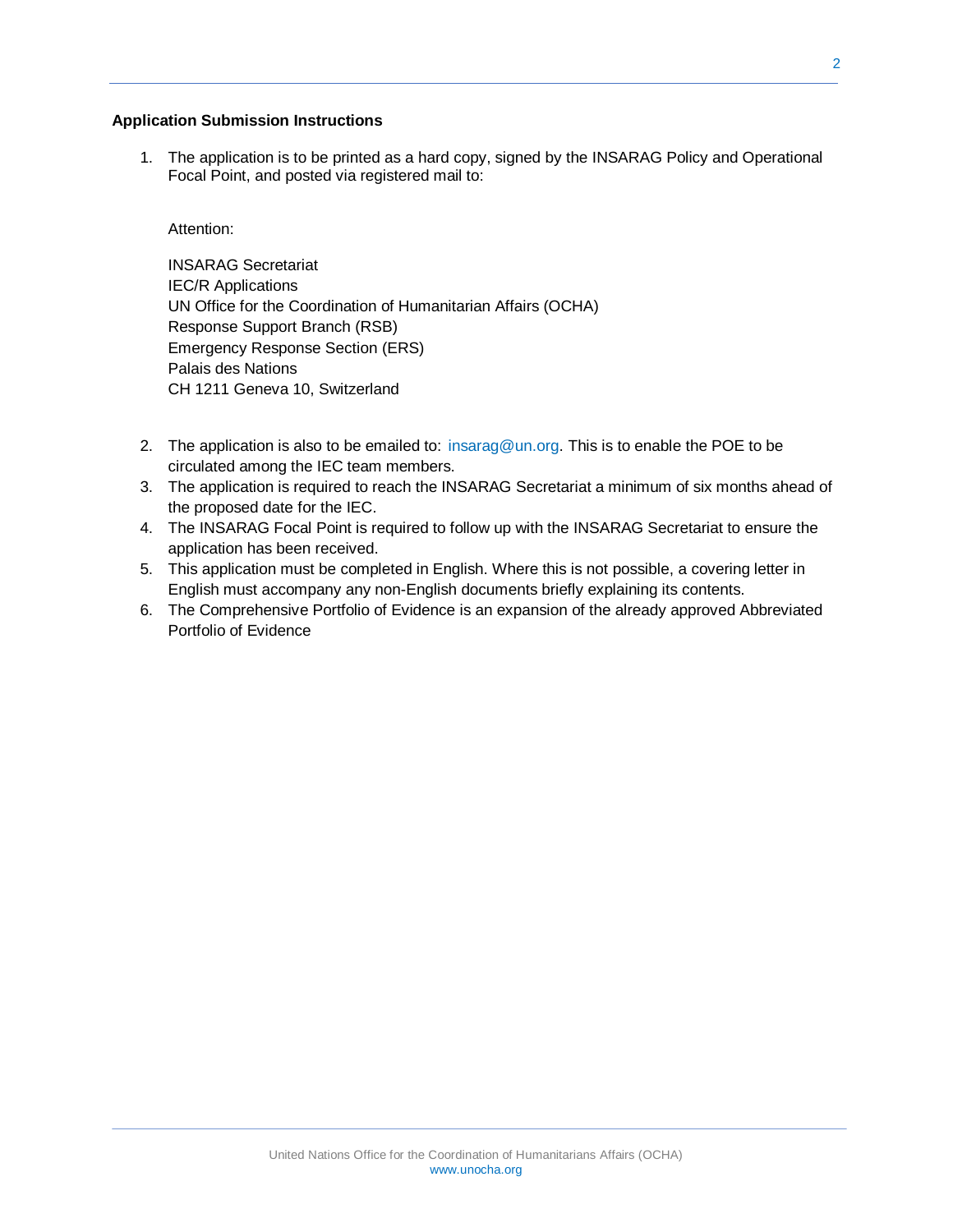# **Contents**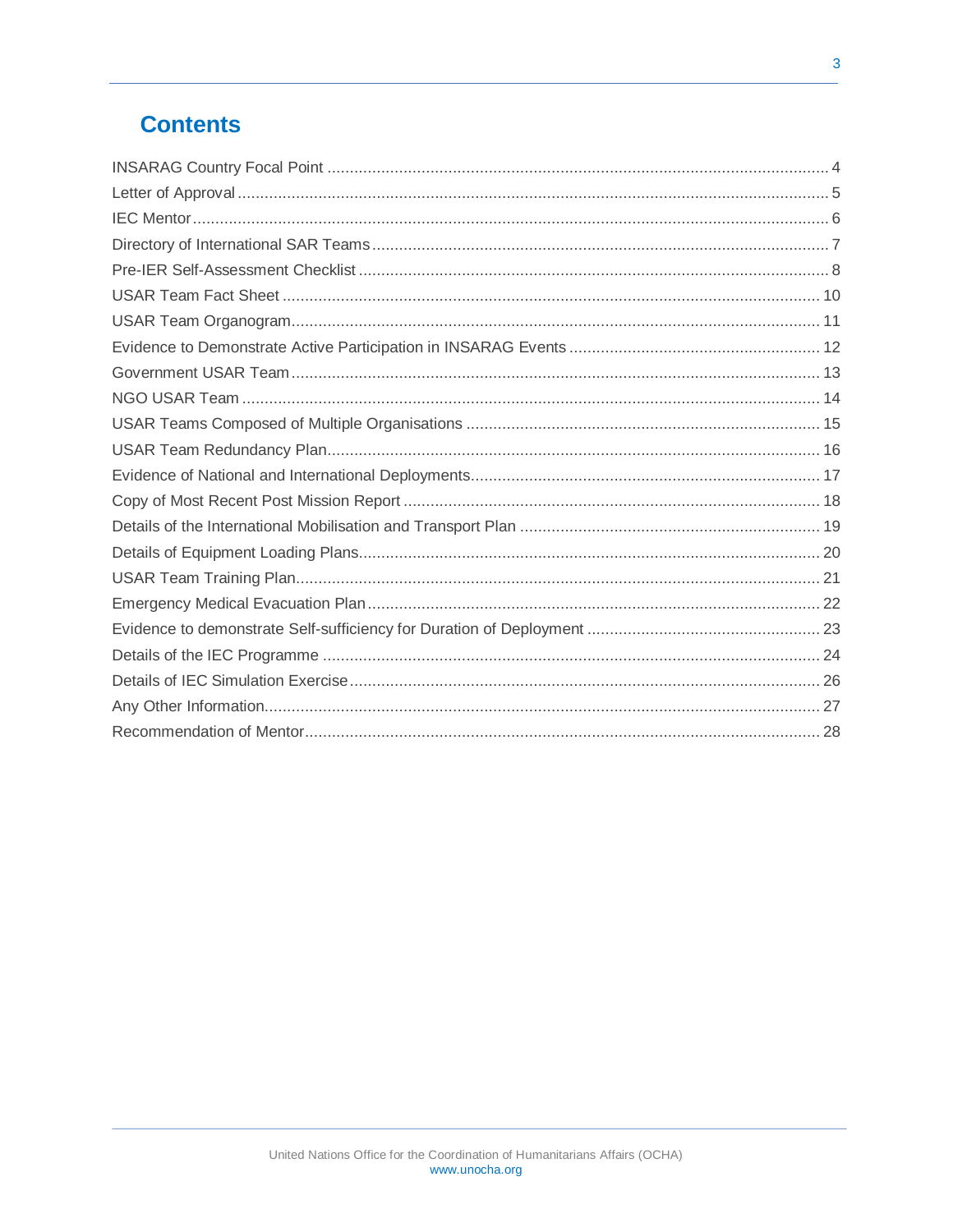## <span id="page-3-0"></span>**INSARAG Country Focal Point**

#### **INSARAG Country Focal Point**

(Complete details of INSARAG Focal Point below ONLY if the details have changed since the submission of the Abbreviated POE. If there has been no change, state NO CHANGE).

| Name:                   |  |
|-------------------------|--|
| Organisation:           |  |
| <b>Position:</b>        |  |
| <b>Contact Details:</b> |  |
| <b>Address:</b>         |  |
|                         |  |
|                         |  |
| Telephone (w):          |  |
| Fax:                    |  |
| Email:                  |  |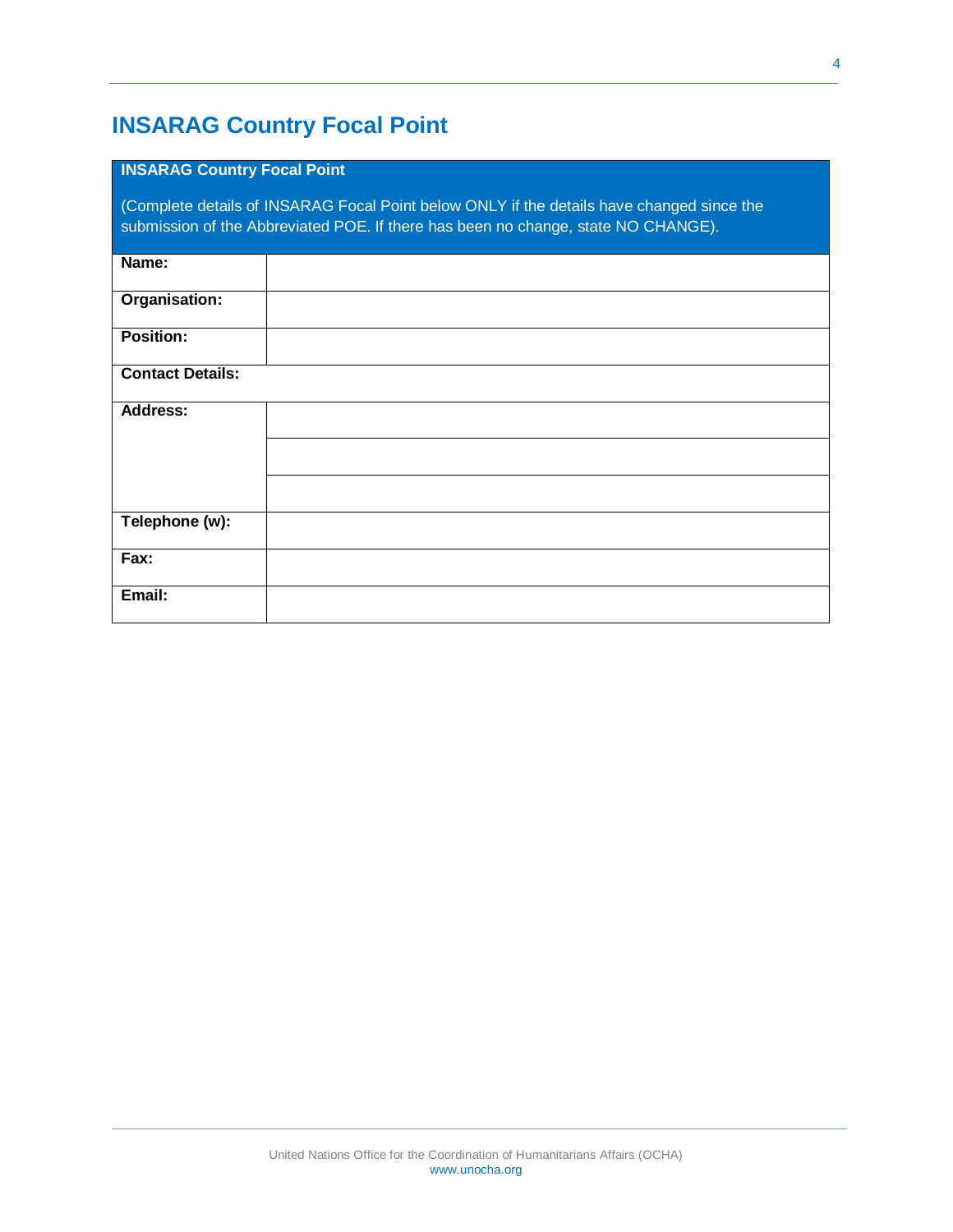# <span id="page-4-0"></span>**Letter of Approval**

(Official letter on organisation stationary signed by the INSARAG Focal Point approving the IEC bid on the proposed date).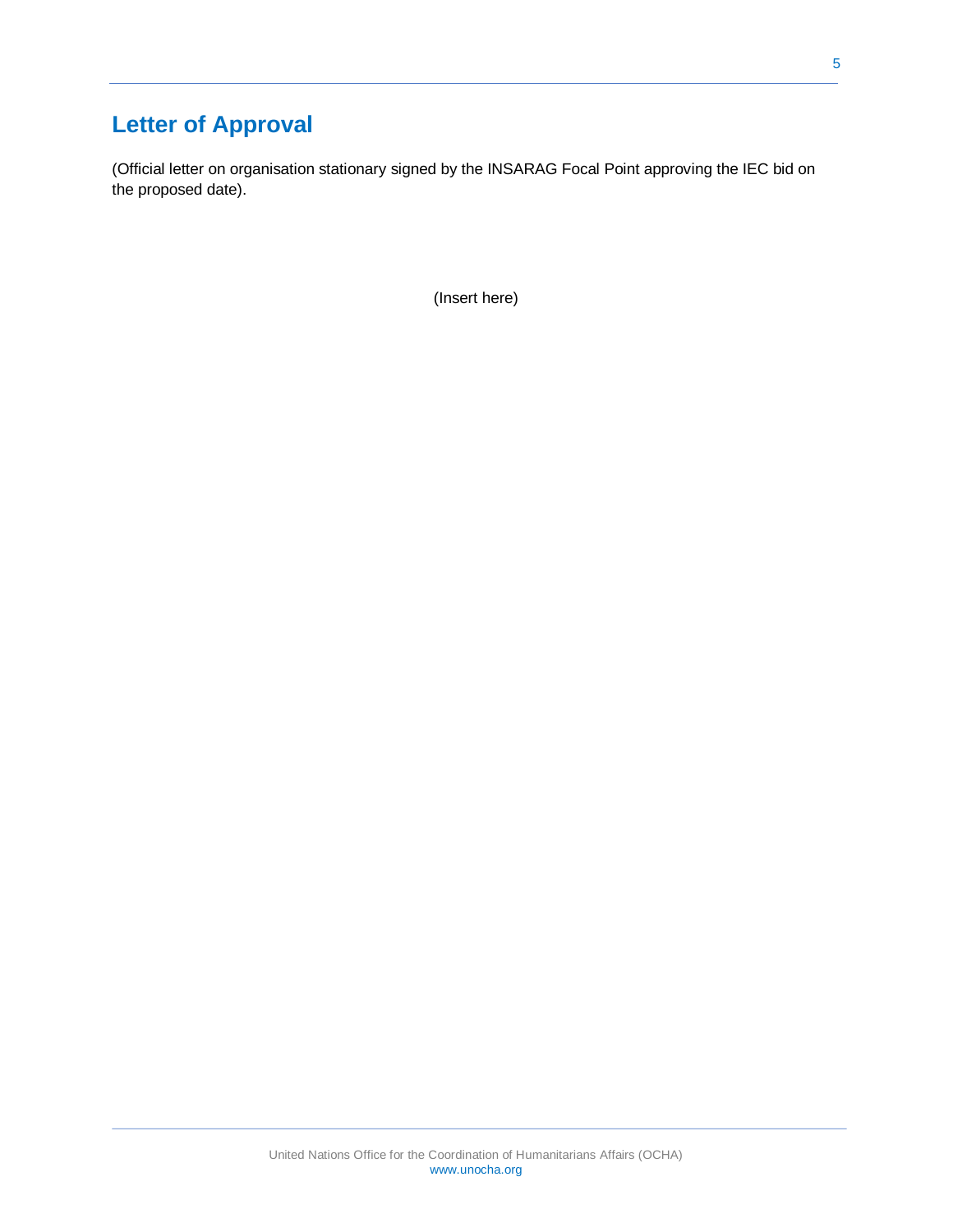# <span id="page-5-0"></span>**IEC Mentor**

| <b>IEC Mentor</b>       |                                                                                                                                                                       |
|-------------------------|-----------------------------------------------------------------------------------------------------------------------------------------------------------------------|
|                         | (Complete details of IEC Mentor below ONLY if the details have changed since the submission of the<br>Abbreviated POE. If there has been no change, state NO CHANGE). |
| Name:                   |                                                                                                                                                                       |
| Organisation:           |                                                                                                                                                                       |
| <b>Position:</b>        |                                                                                                                                                                       |
| <b>Contact Details:</b> |                                                                                                                                                                       |
| <b>Address:</b>         |                                                                                                                                                                       |
|                         |                                                                                                                                                                       |
|                         |                                                                                                                                                                       |
| Telephone (w):          |                                                                                                                                                                       |
| Fax:                    |                                                                                                                                                                       |
| Email:                  |                                                                                                                                                                       |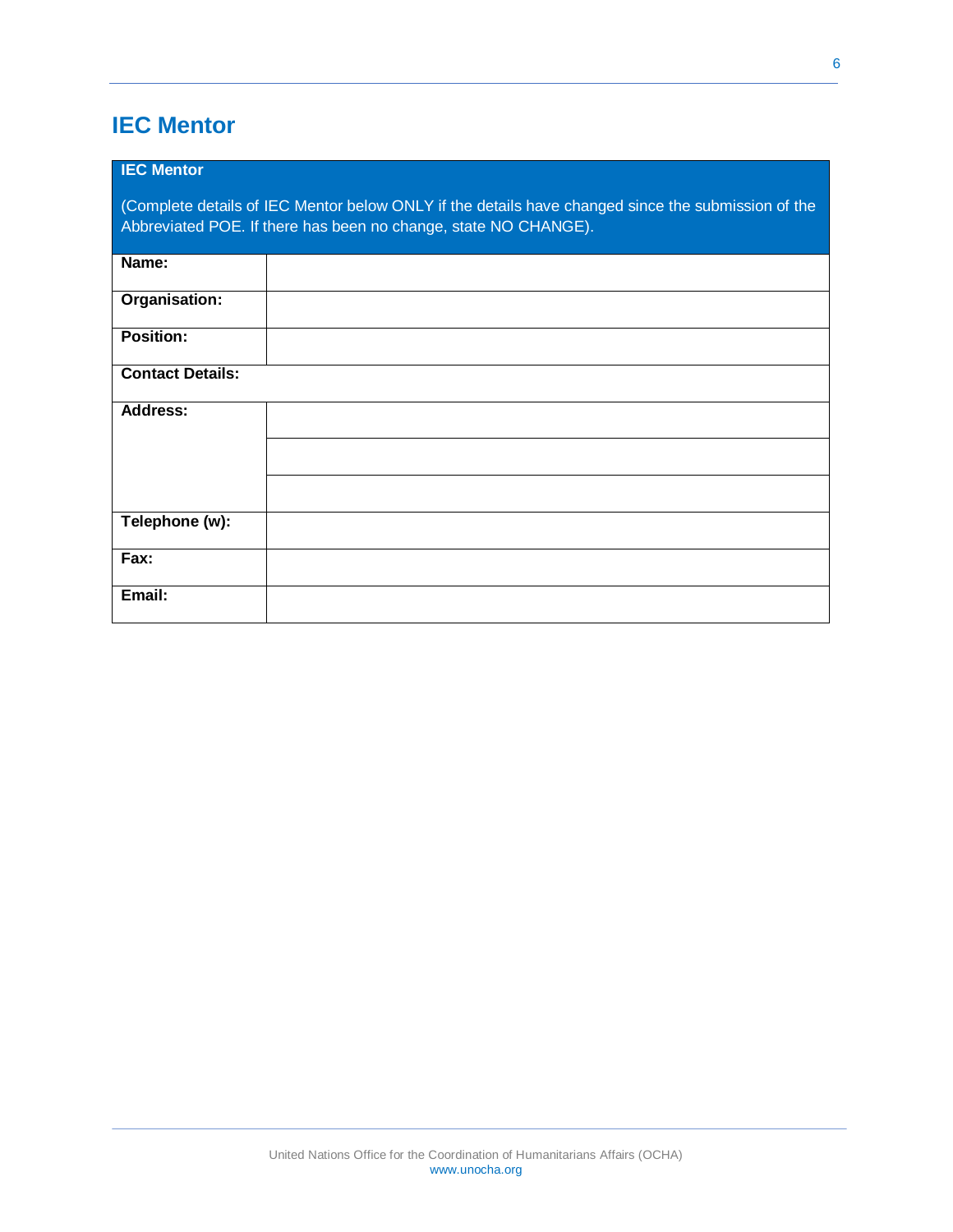# <span id="page-6-0"></span>**Directory of International SAR Teams**

Complete the Directory of International SAR Teams (Annex B) and insert it here.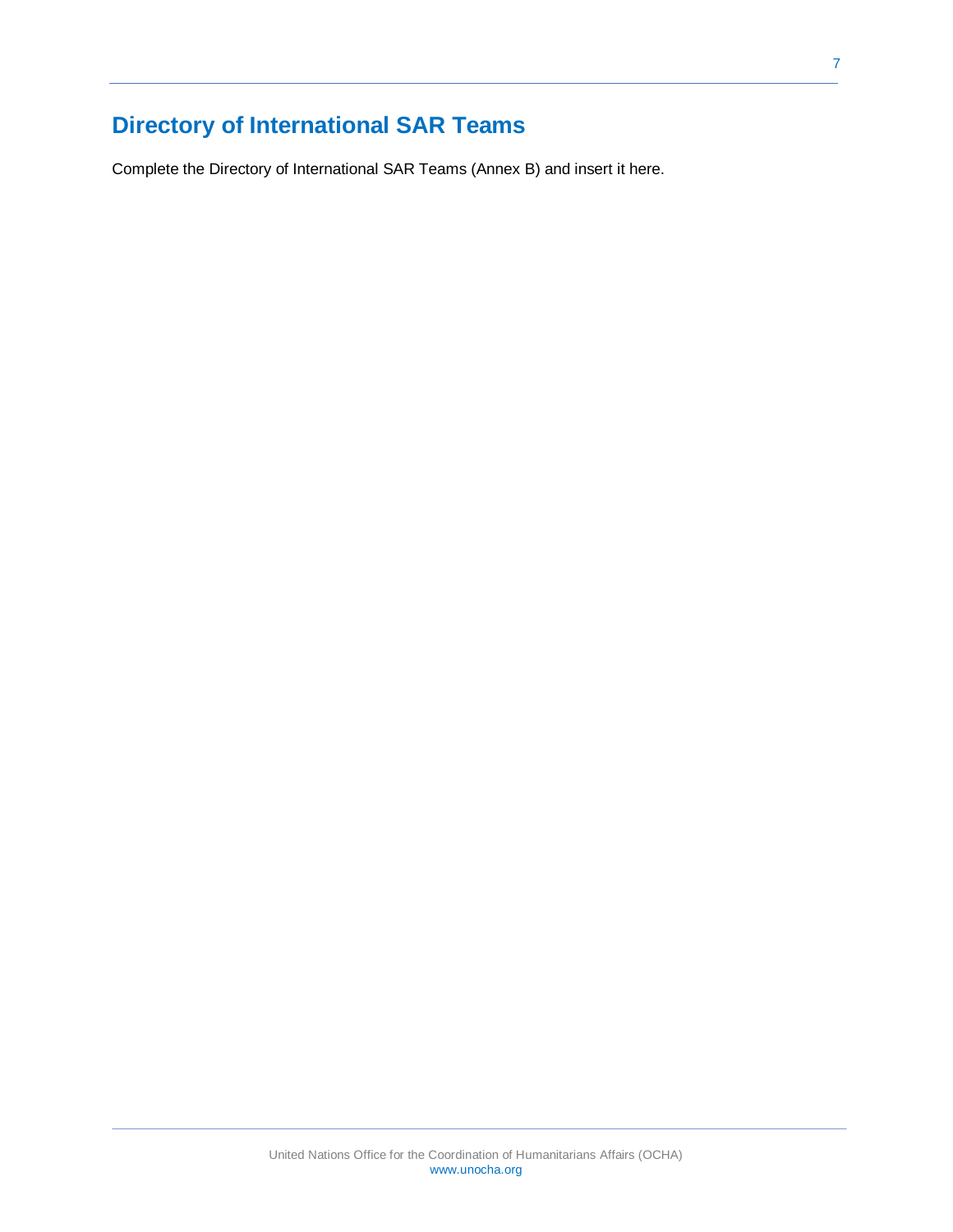# <span id="page-7-0"></span>**Pre-IER Self-Assessment Checklist**



#### Pre-IER Self-Assessment Checklist

|                                                                                                               | Clarification                                                                                                                                        | Yes/No |
|---------------------------------------------------------------------------------------------------------------|------------------------------------------------------------------------------------------------------------------------------------------------------|--------|
| 1. Preparedness                                                                                               |                                                                                                                                                      |        |
| 1.1 Has the team conducted an annual<br>simulation exercise?                                                  | The classified team is required to conduct<br>an annual simulation exercise.                                                                         |        |
| 1.2 Has the team participated in the Team<br>Leaders Meeting?                                                 | At least two-thirds of attendance is<br>required.                                                                                                    |        |
| 1.3 Has the team participated in the<br>Regional Meeting and Exercise?                                        | At least two-thirds of attendance is<br>required.                                                                                                    |        |
| 1.4 Has the team participated in the<br><b>Steering Group Meeting?</b>                                        | If not, the reason must be attached.                                                                                                                 |        |
| 2. Follow-up                                                                                                  |                                                                                                                                                      |        |
| 2.1 Has the team improved the issues that<br>were "Yellow" in the previous IEC/R?                             | Document, which explains how the team<br>improved the issues, must be submitted.                                                                     |        |
| 2.2 Has the team maintained its capacity,<br>which was mentioned in the POE submitted<br>in the previous IEC? | Mentor should check if the team has<br>maintained its capacity for international<br>deployment.                                                      |        |
| 2.3 Has the team introduced new training<br>and equipment?                                                    | Mentor should check if the team has tried<br>to improve its capacity by introducing<br>new methods.                                                  |        |
| 3. Deployment                                                                                                 |                                                                                                                                                      |        |
| 3.1 Was the team deployed in the classified<br>(Light/Medium/Heavy) capacity                                  | If not, the reason must be attached. If<br>there were no major disasters requiring<br>international USAR deployment this point<br>is not applicable. |        |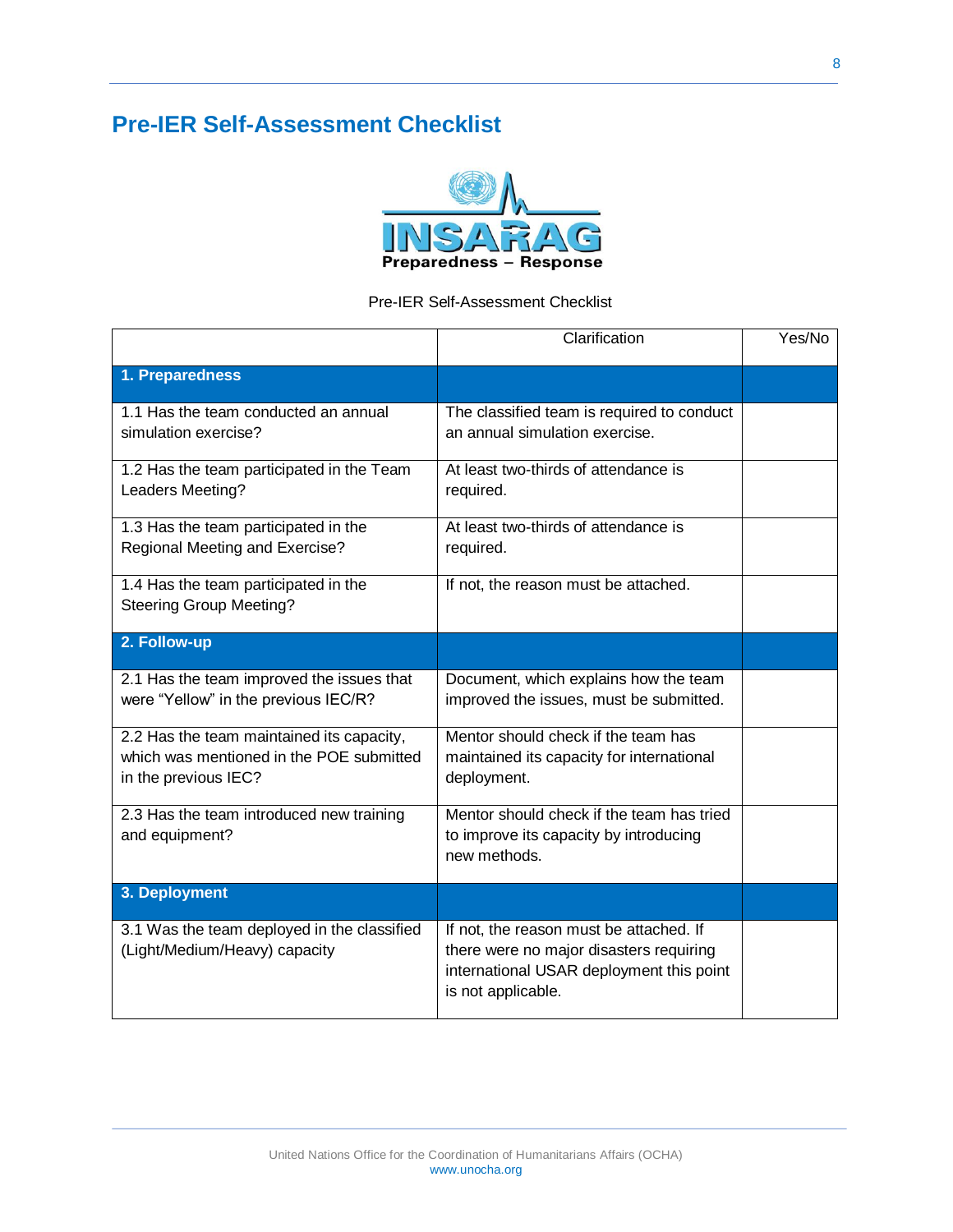Remarks by the National Focal Point

(Date, Signature)

Remarks by Mentor

(Date, Signature)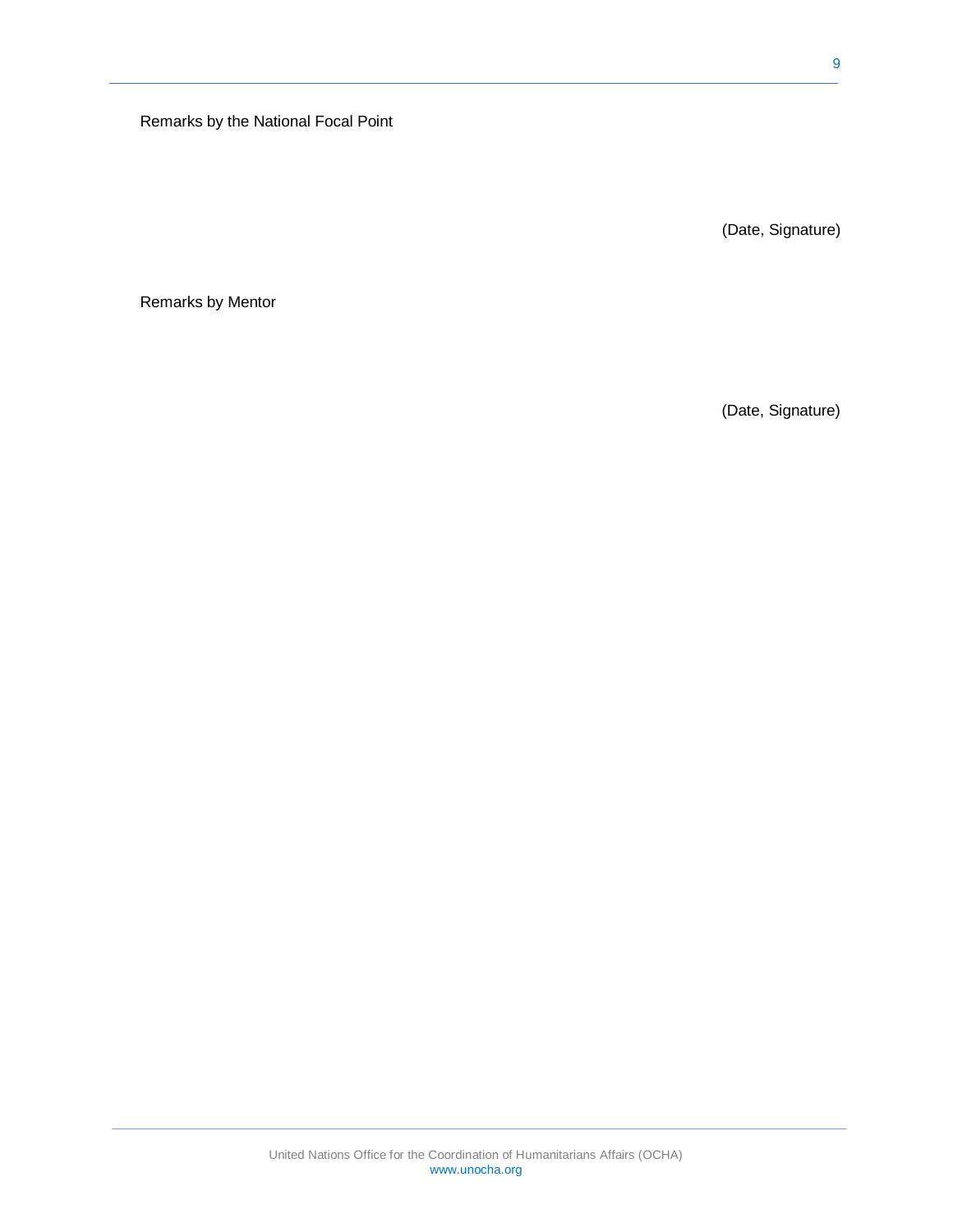### <span id="page-9-0"></span>**USAR Team Fact Sheet**

Download USAR Team Fact Sheet from the VOSOCC, complete it and insert it here.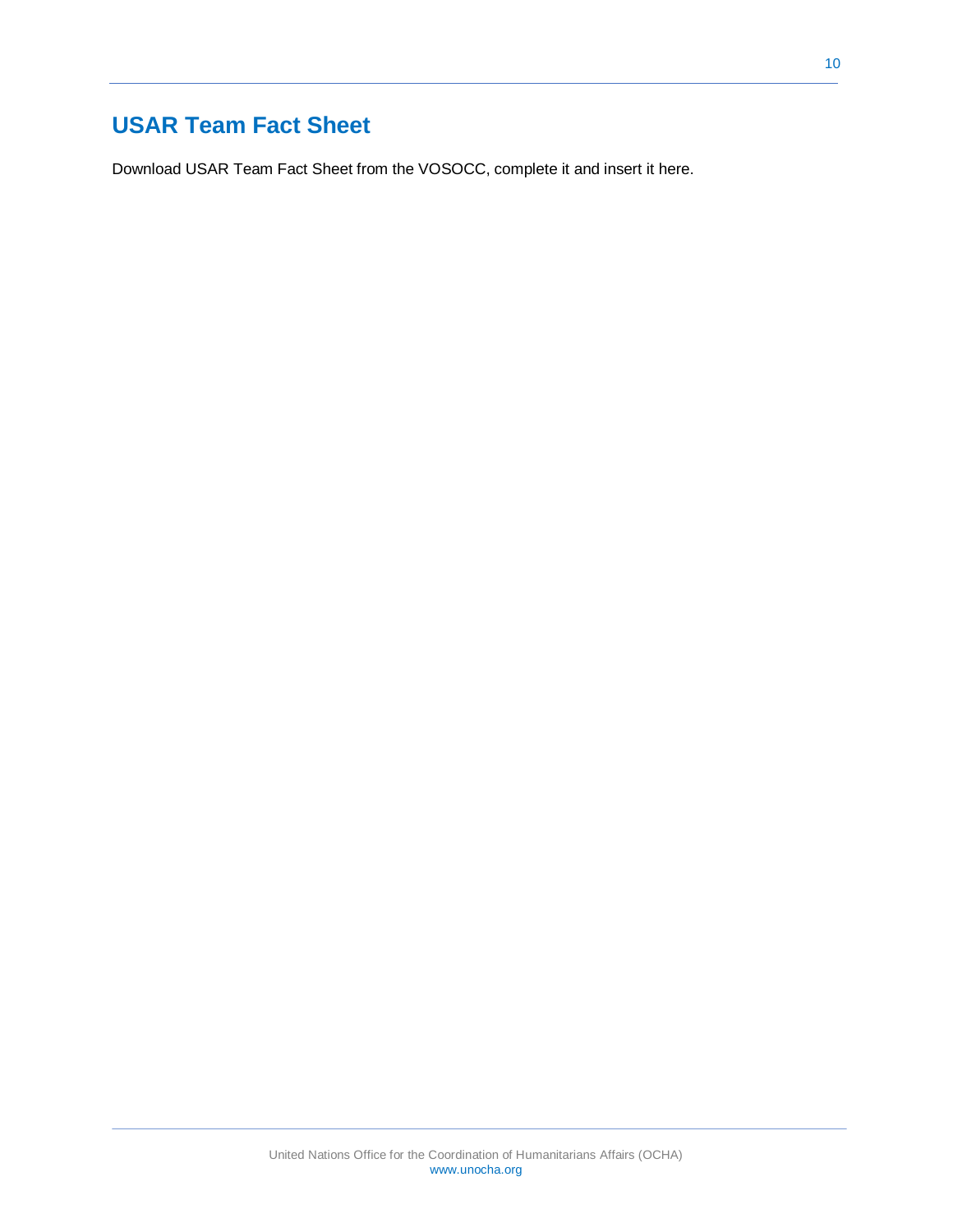# <span id="page-10-0"></span>**USAR Team Organogram**

(The composition of the team is required to comply with the requirements stipulated in Chapter G of the INSARAG Guidelines).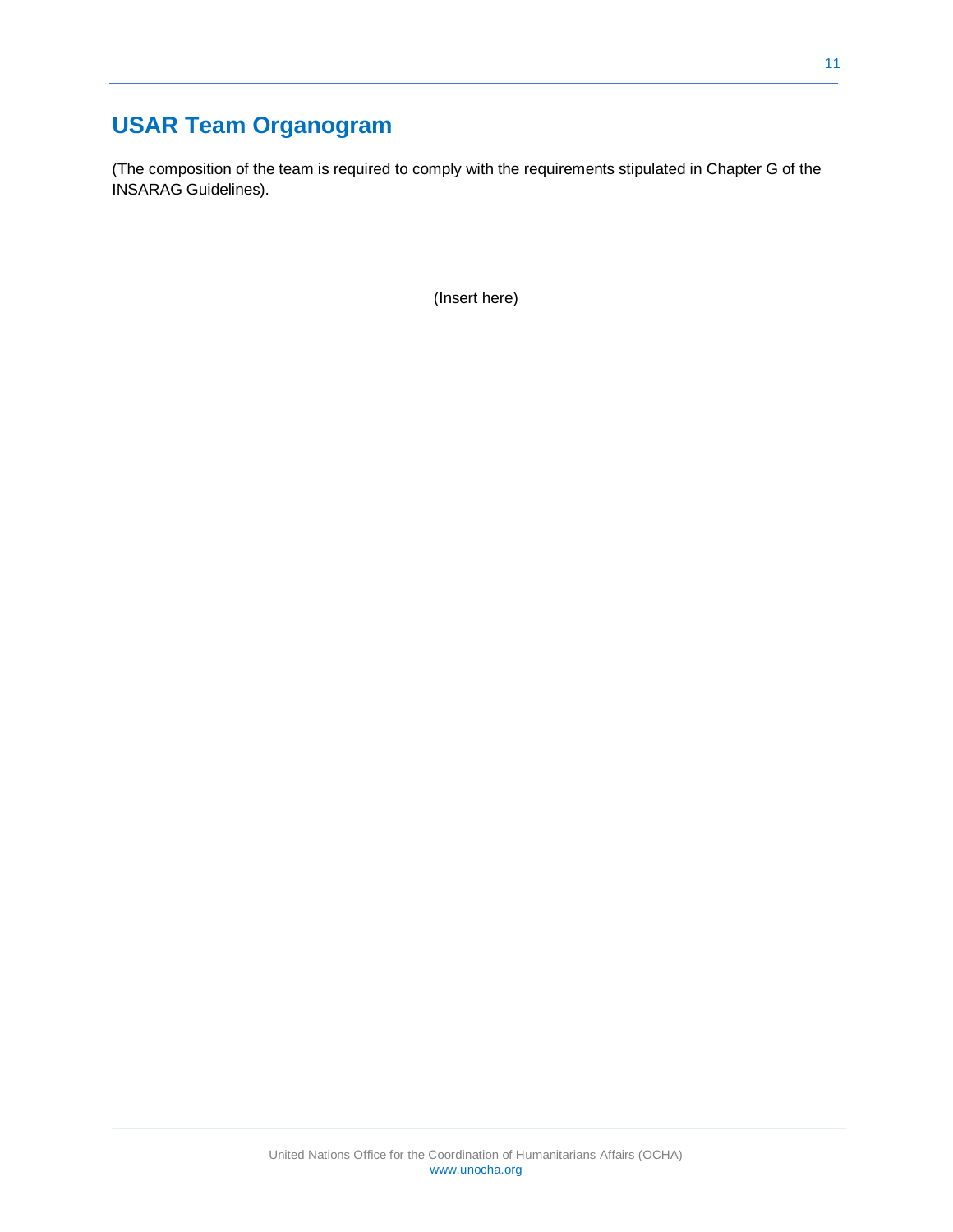# <span id="page-11-0"></span>**Evidence to Demonstrate Active Participation in INSARAG Events**

| <b>INSARAG Event</b><br>h. | <b>Date</b> | <b>Nature of Participation</b> |
|----------------------------|-------------|--------------------------------|
|                            |             |                                |
|                            |             |                                |
|                            |             |                                |
|                            |             |                                |
|                            |             |                                |
|                            |             |                                |
|                            |             |                                |
|                            |             |                                |
|                            |             |                                |
|                            |             |                                |
|                            |             |                                |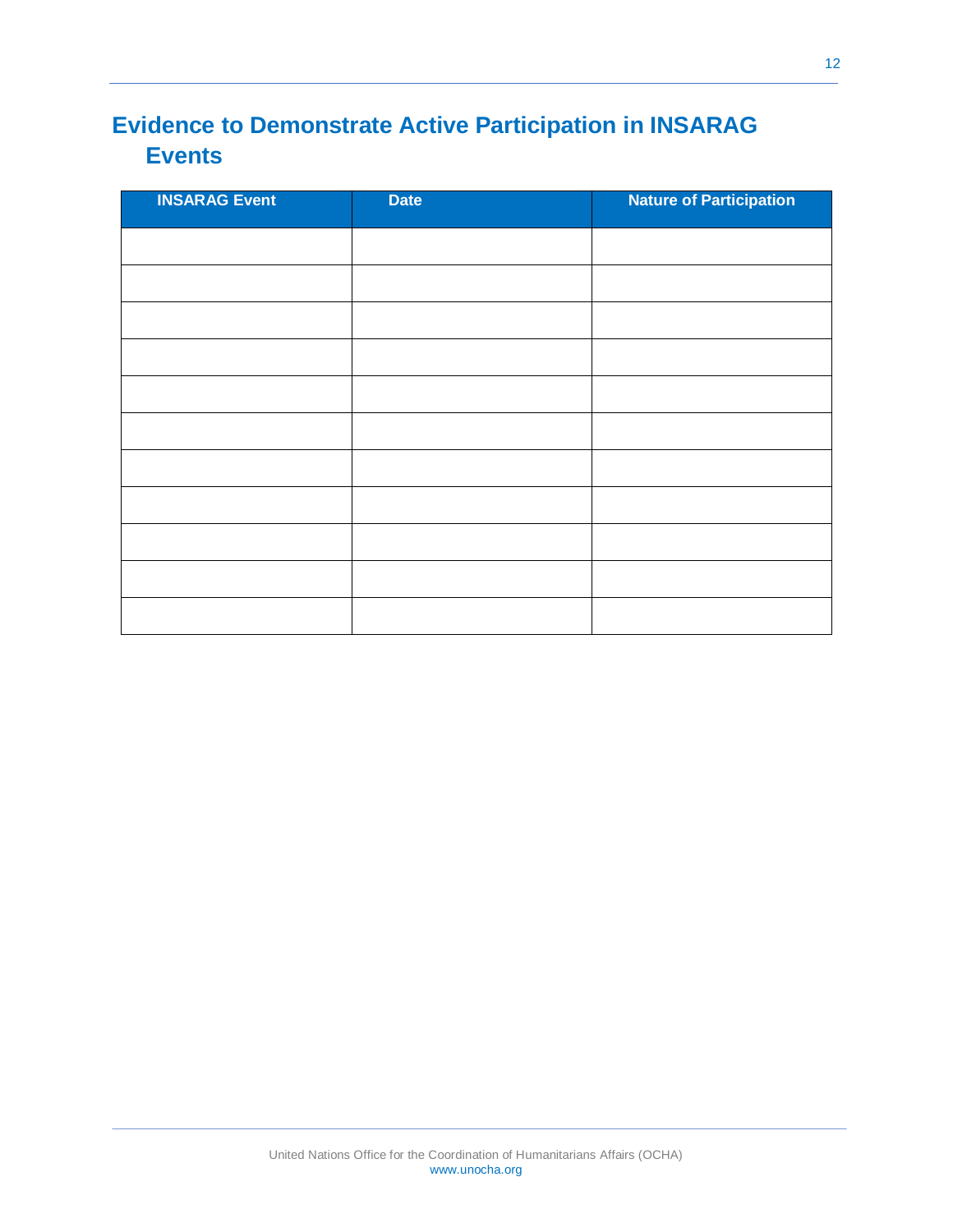### <span id="page-12-0"></span>**Government USAR Team**

(If the USAR Team is a government team, evidence to support that the USAR team forms part of their government's plan for the delivery of international humanitarian relief).

(Insert here)

If NGO USAR Team state *Not Applicable.*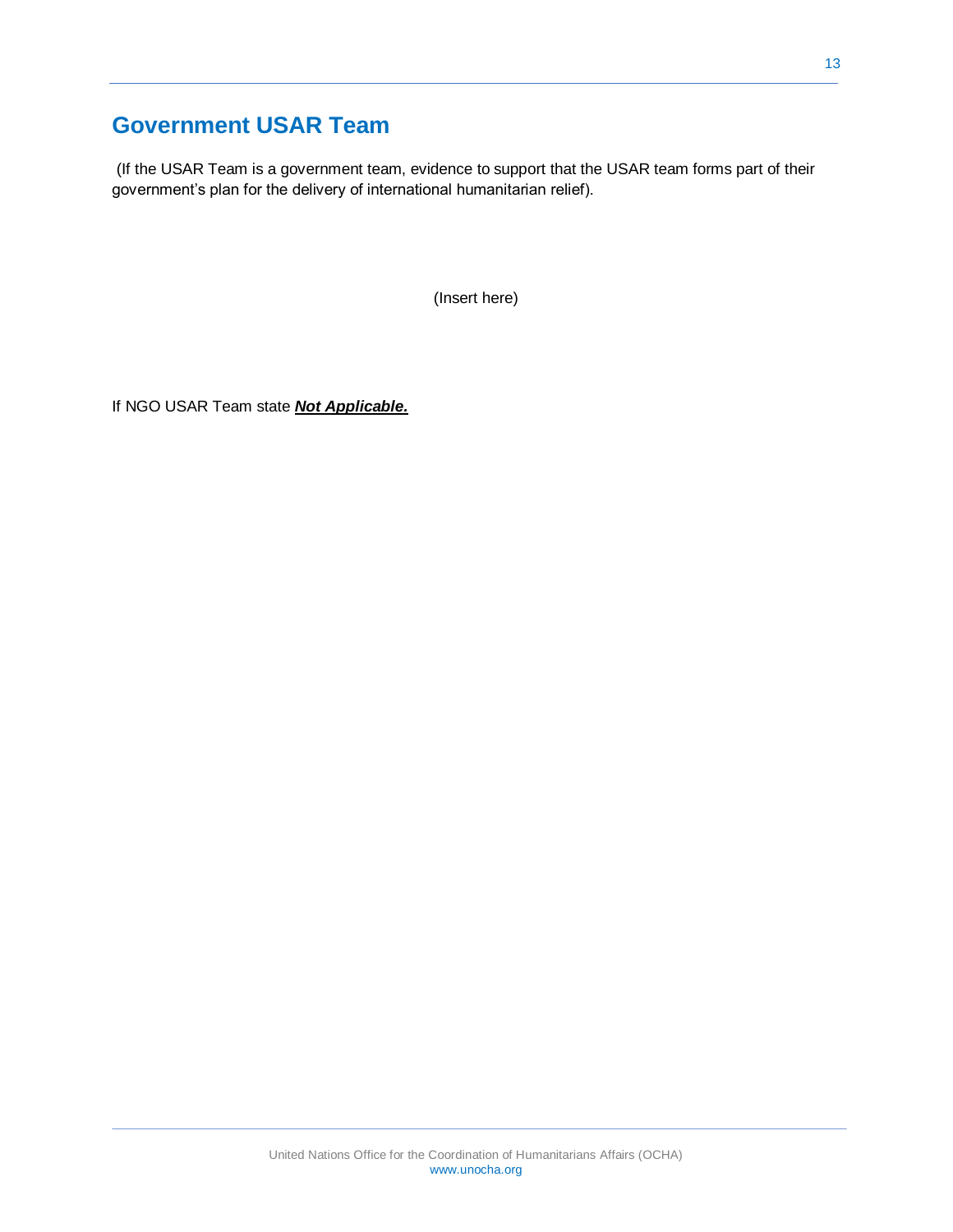### <span id="page-13-0"></span>**NGO USAR Team**

(If the USAR Team is a NGO, evidence to support that the USAR team can deploy in a self –sufficient manner with the capacity required by the level of classification being sought, for the duration required by the INSARAG Guidelines as determined by the level of classification).

(Insert here)

If Government USAR Team state *Not Applicable.*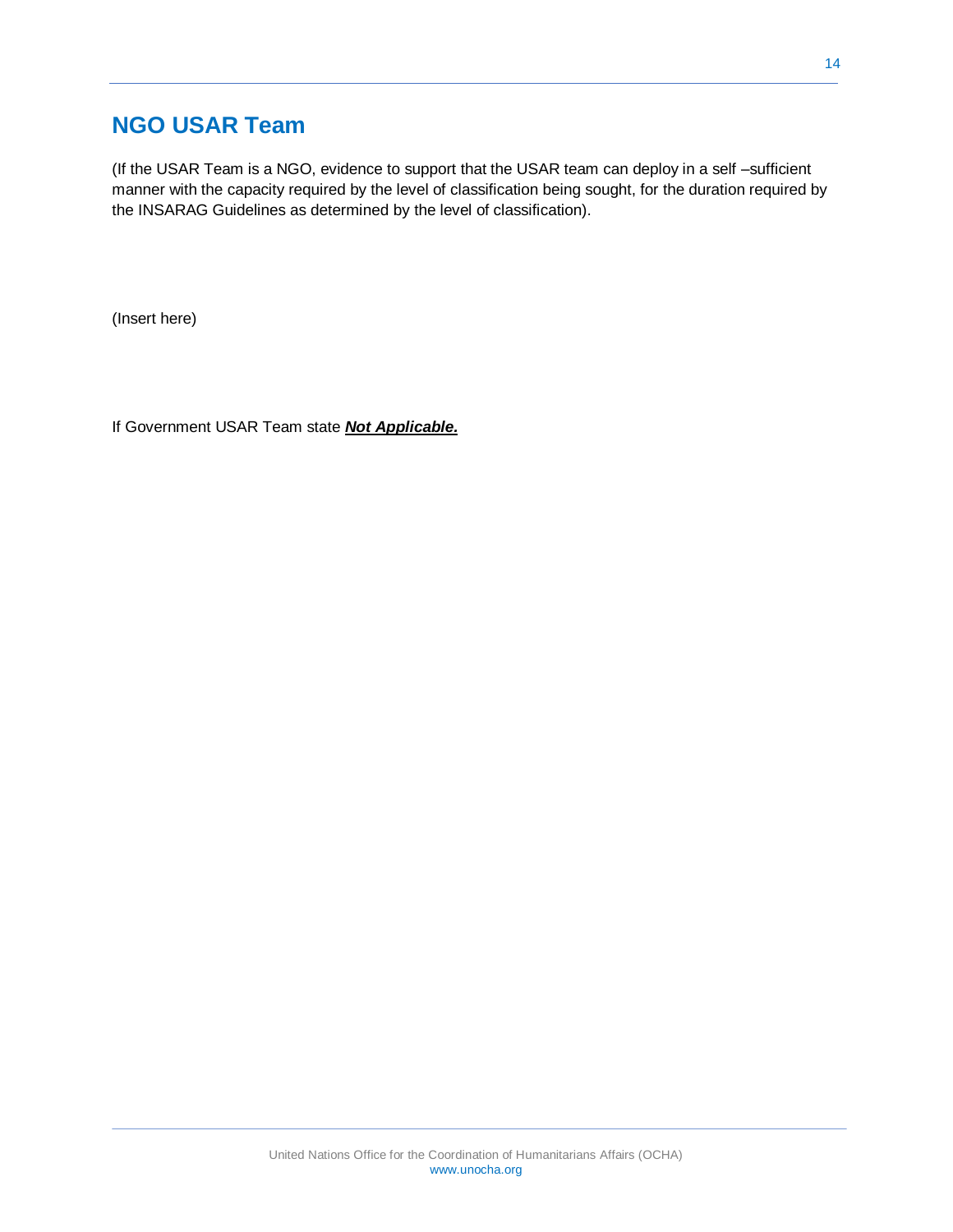## <span id="page-14-0"></span>**USAR Teams Composed of Multiple Organisations**

(For USAR teams comprised of multiple organisations, the team must provide supporting documentation that clearly stipulates that these organisations are included in the composition of USAR team and have the full endorsement of the Government. If the USAR team is composed from a single agency state NOT APPLICABLE).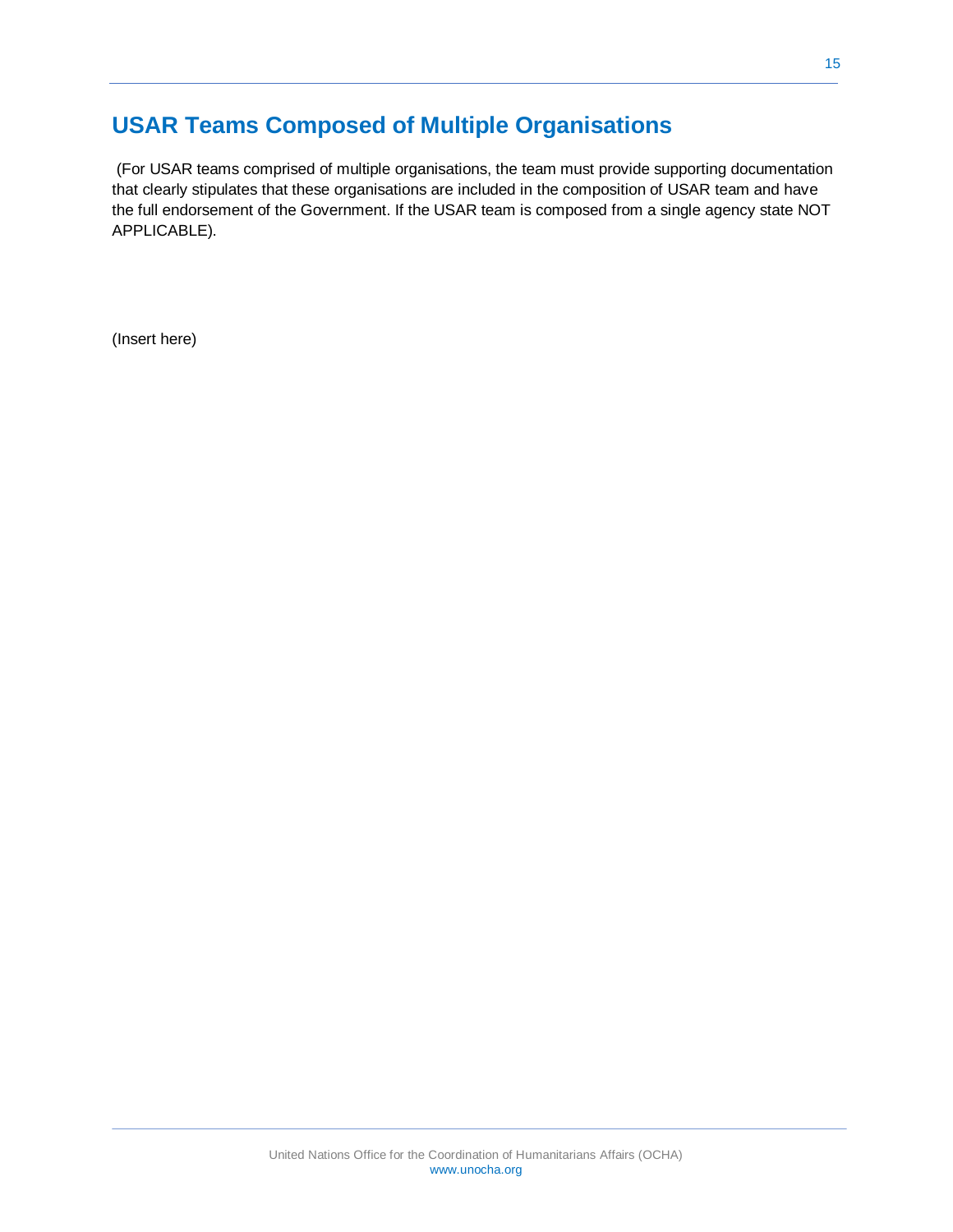# <span id="page-15-0"></span>**USAR Team Redundancy Plan**

(USAR team complete membership roster, including team redundancy plan).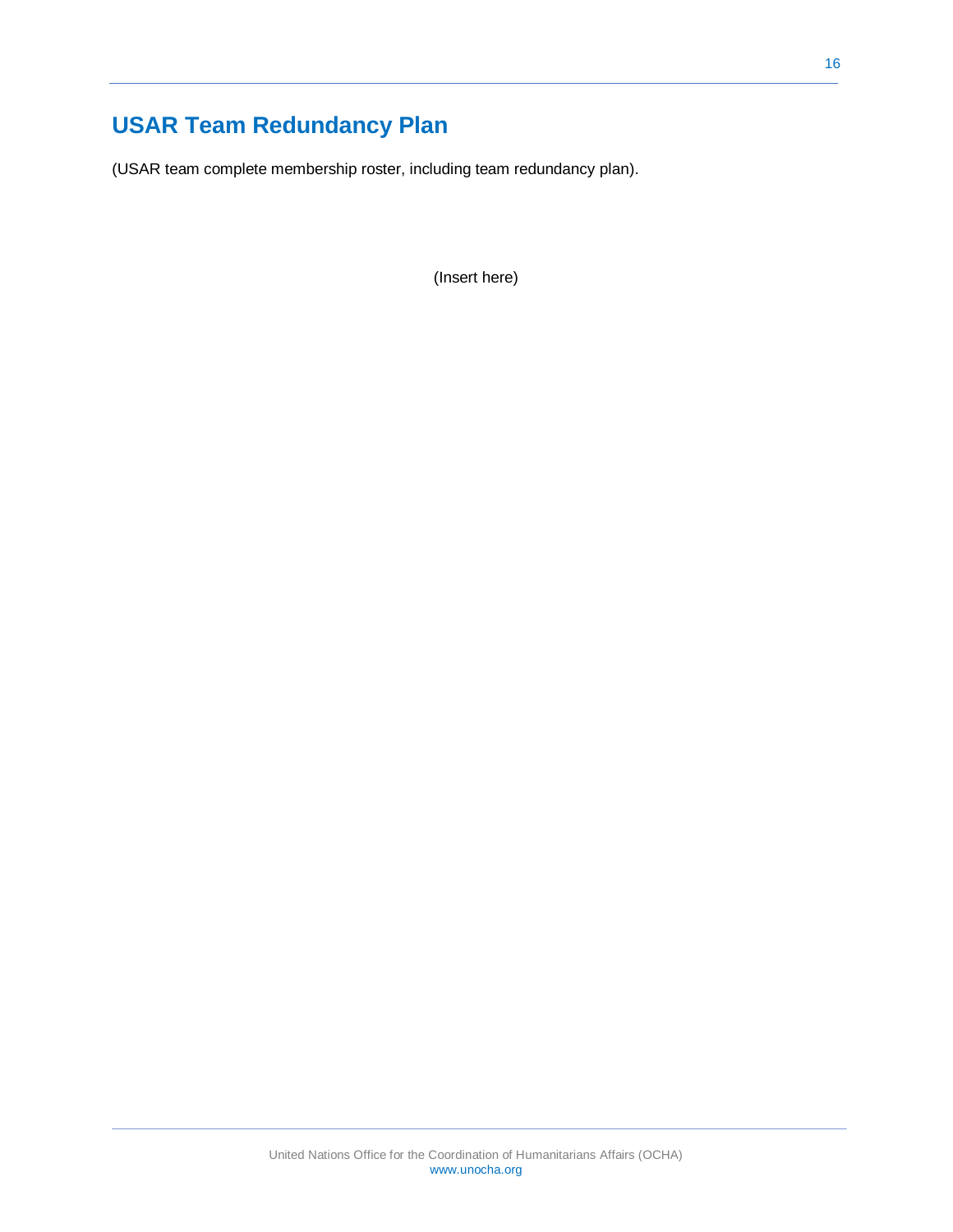# <span id="page-16-0"></span>**Evidence of National and International Deployments**

| Incident | <b>Date</b> | <b>National or</b><br><b>International</b> | <b>Capacity in which Deployed (i.e.</b><br>no of personnel; dogs,<br>equipment). |
|----------|-------------|--------------------------------------------|----------------------------------------------------------------------------------|
|          |             |                                            |                                                                                  |
|          |             |                                            |                                                                                  |
|          |             |                                            |                                                                                  |
|          |             |                                            |                                                                                  |
|          |             |                                            |                                                                                  |
|          |             |                                            |                                                                                  |
|          |             |                                            |                                                                                  |
|          |             |                                            |                                                                                  |
|          |             |                                            |                                                                                  |
|          |             |                                            |                                                                                  |
|          |             |                                            |                                                                                  |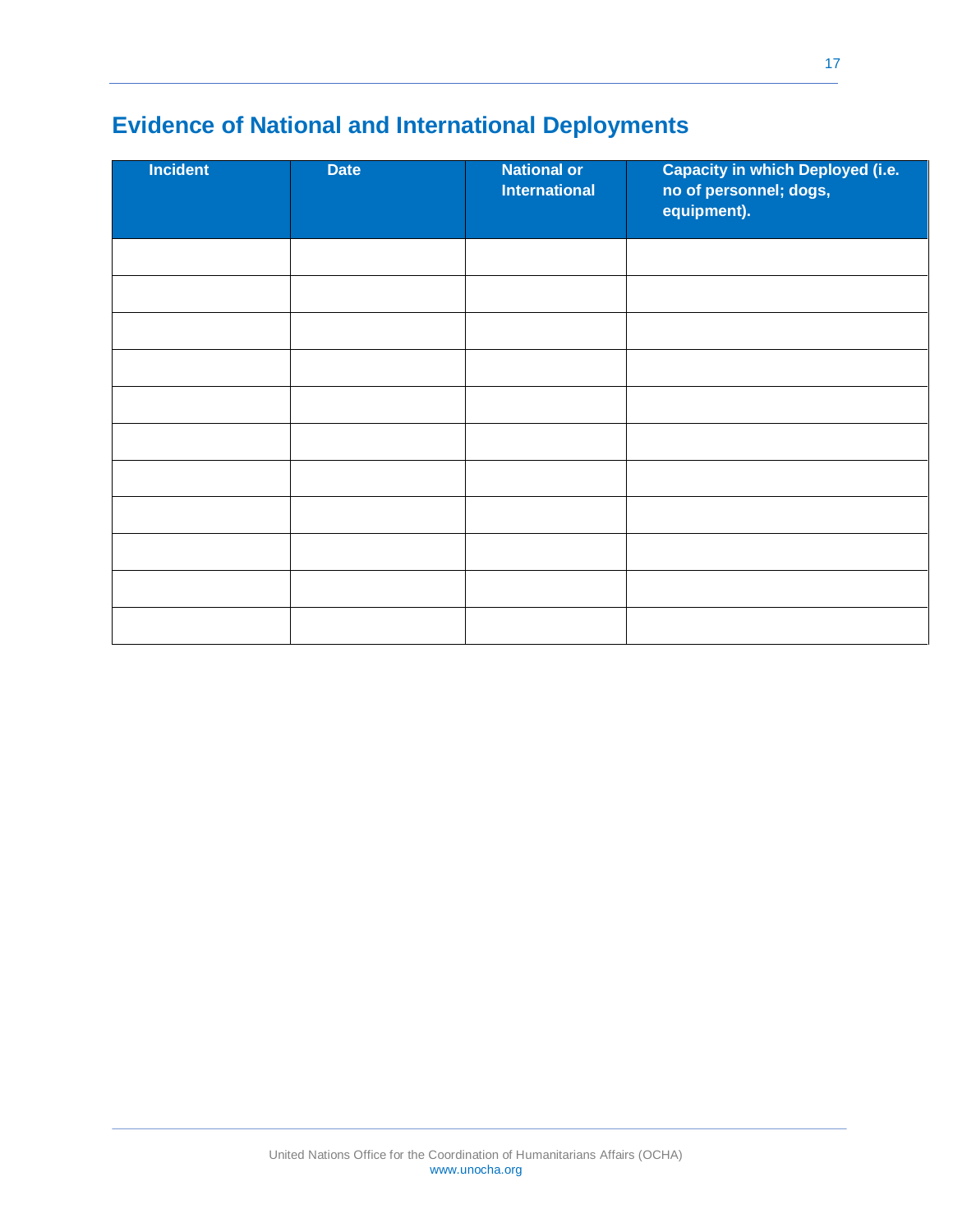## <span id="page-17-0"></span>**Copy of Most Recent Post Mission Report**

(Submit a copy of the most recent international deployment Post Mission Report submitted to the INSARAG Secretariat following the deployment. If the team has not deployed internationally, submit a copy of the most recent national deployment After Action report).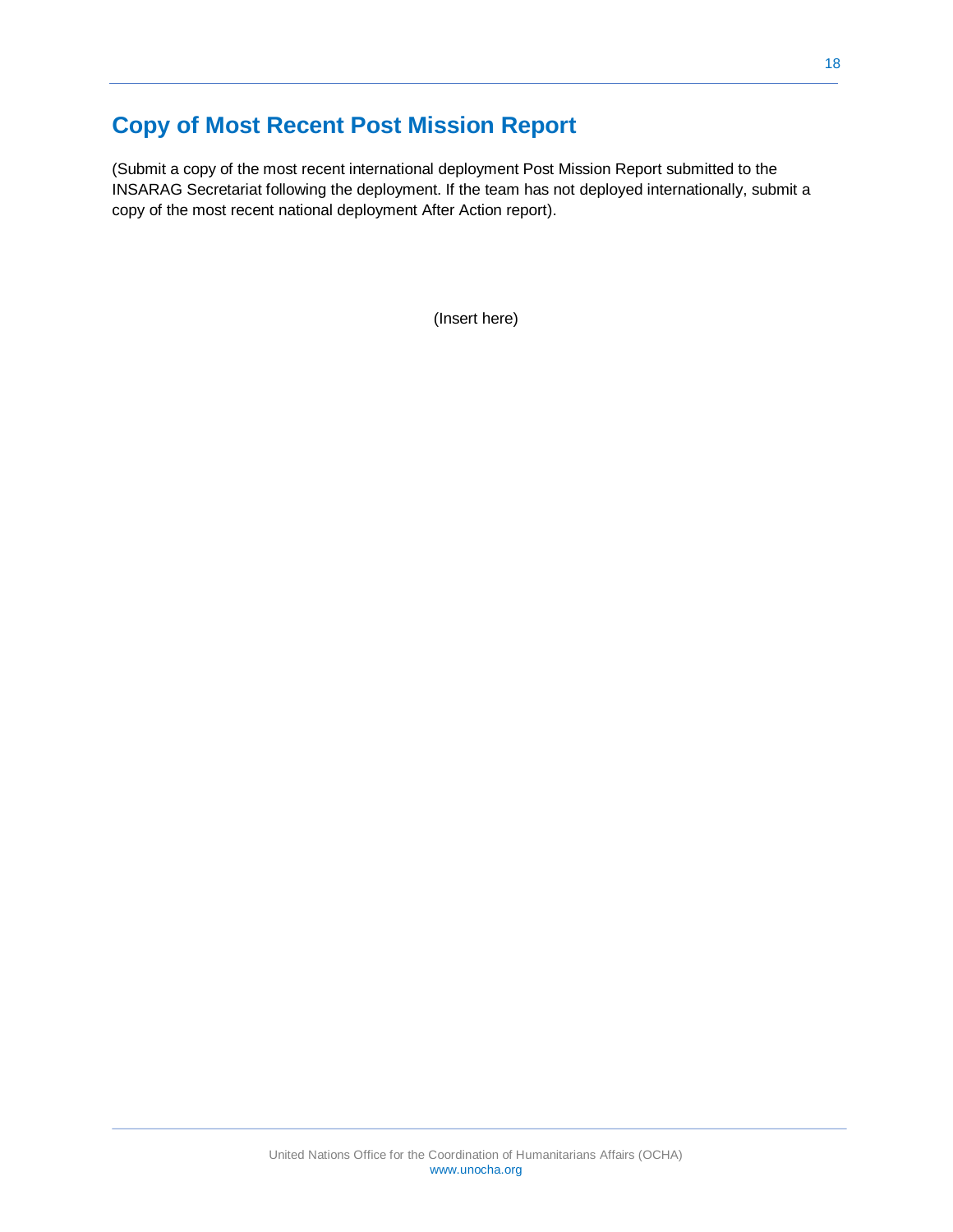# <span id="page-18-0"></span>**Details of the International Mobilisation and Transport Plan**

(Submit a copy of the international mobilisation and transport plan. Specifically, include copies of agreements with the aircraft provider or vehicle provider. The transport plan must include return travel).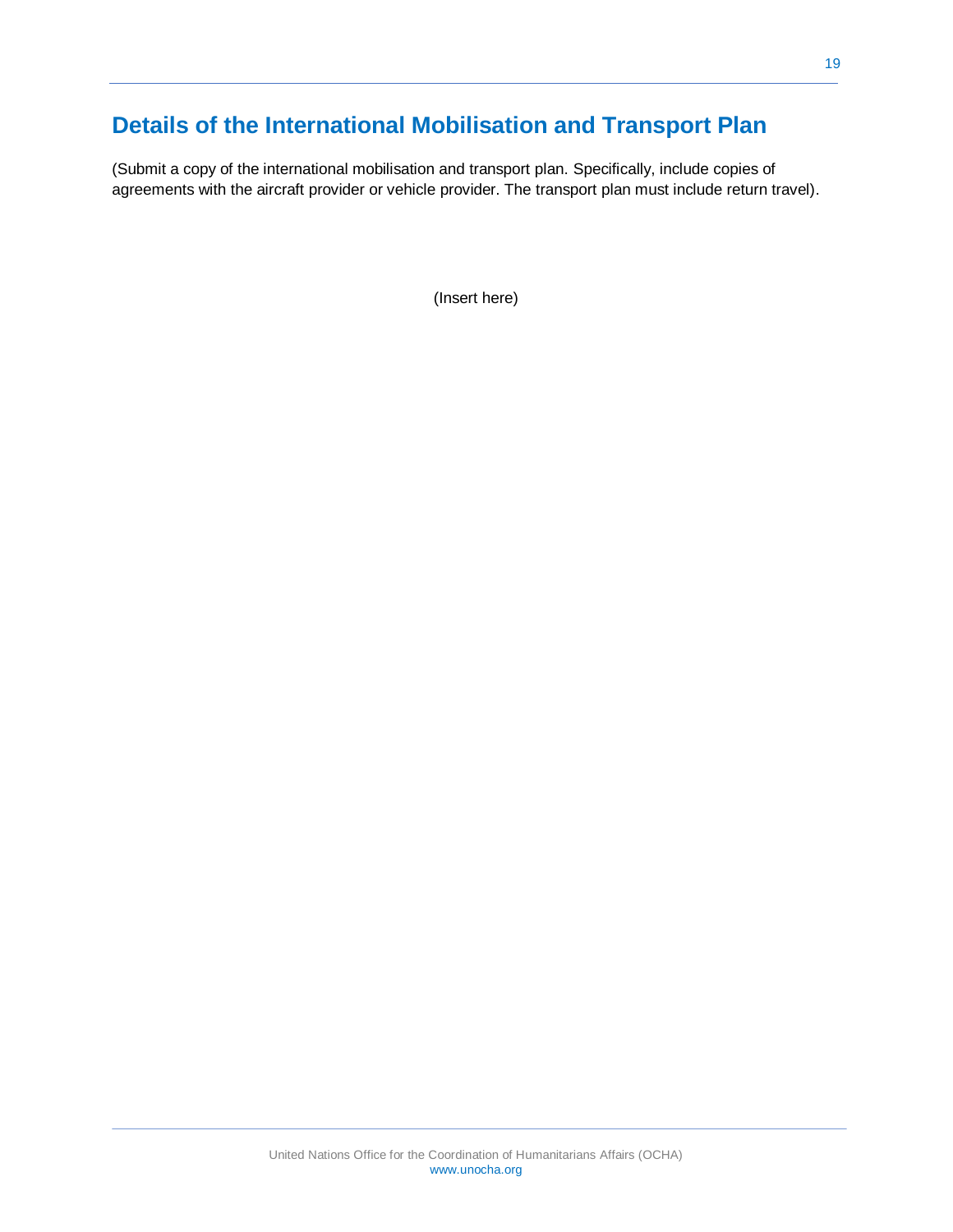# <span id="page-19-0"></span>**Details of Equipment Loading Plans**

(Submit a copy of the loading plans as determined by the aircraft / vehicles employed for deployment including the Shippers Declaration for Dangerous Goods requirements).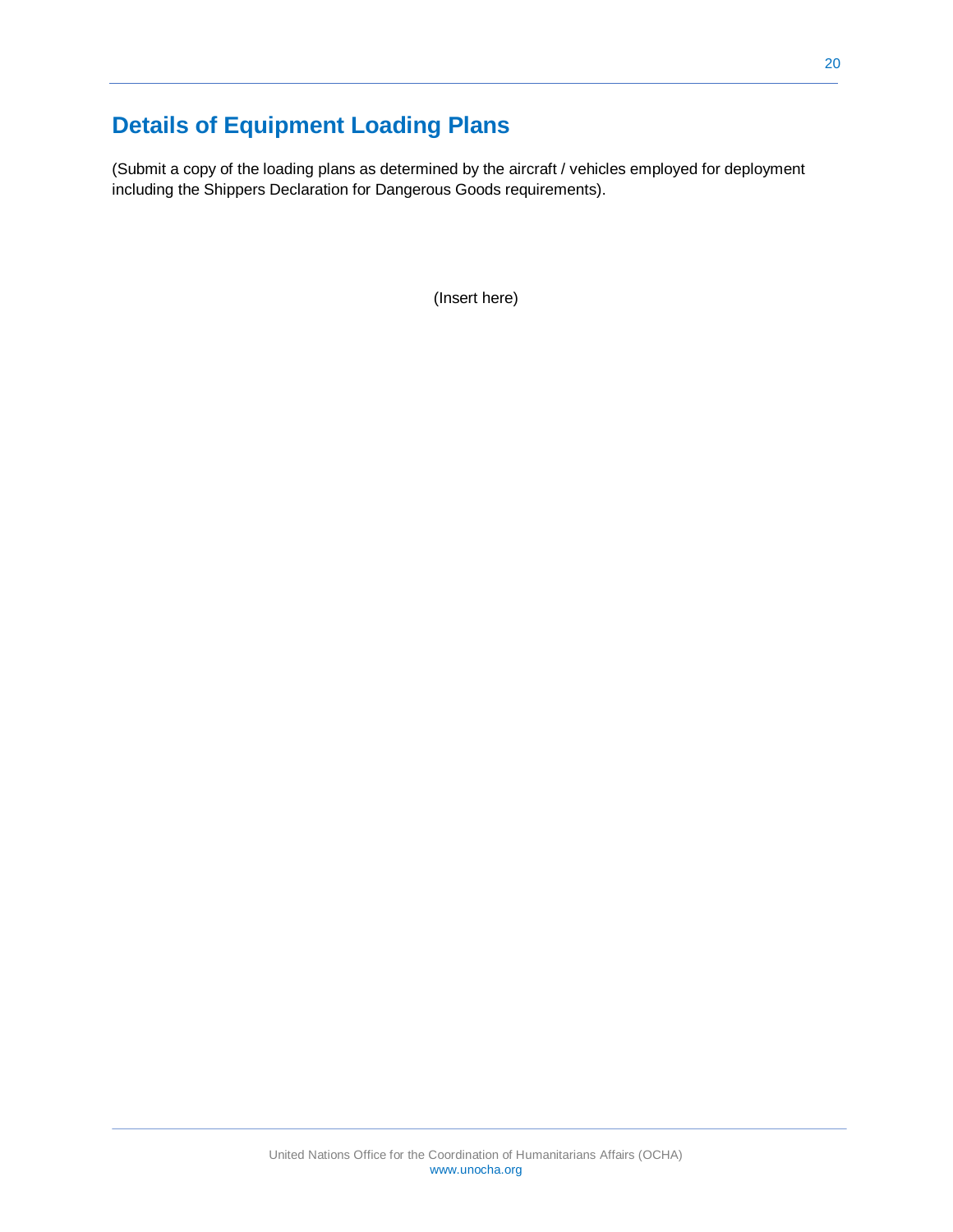# <span id="page-20-0"></span>**USAR Team Training Plan**

(Details of the USAR team's ongoing training programs including international deployment training).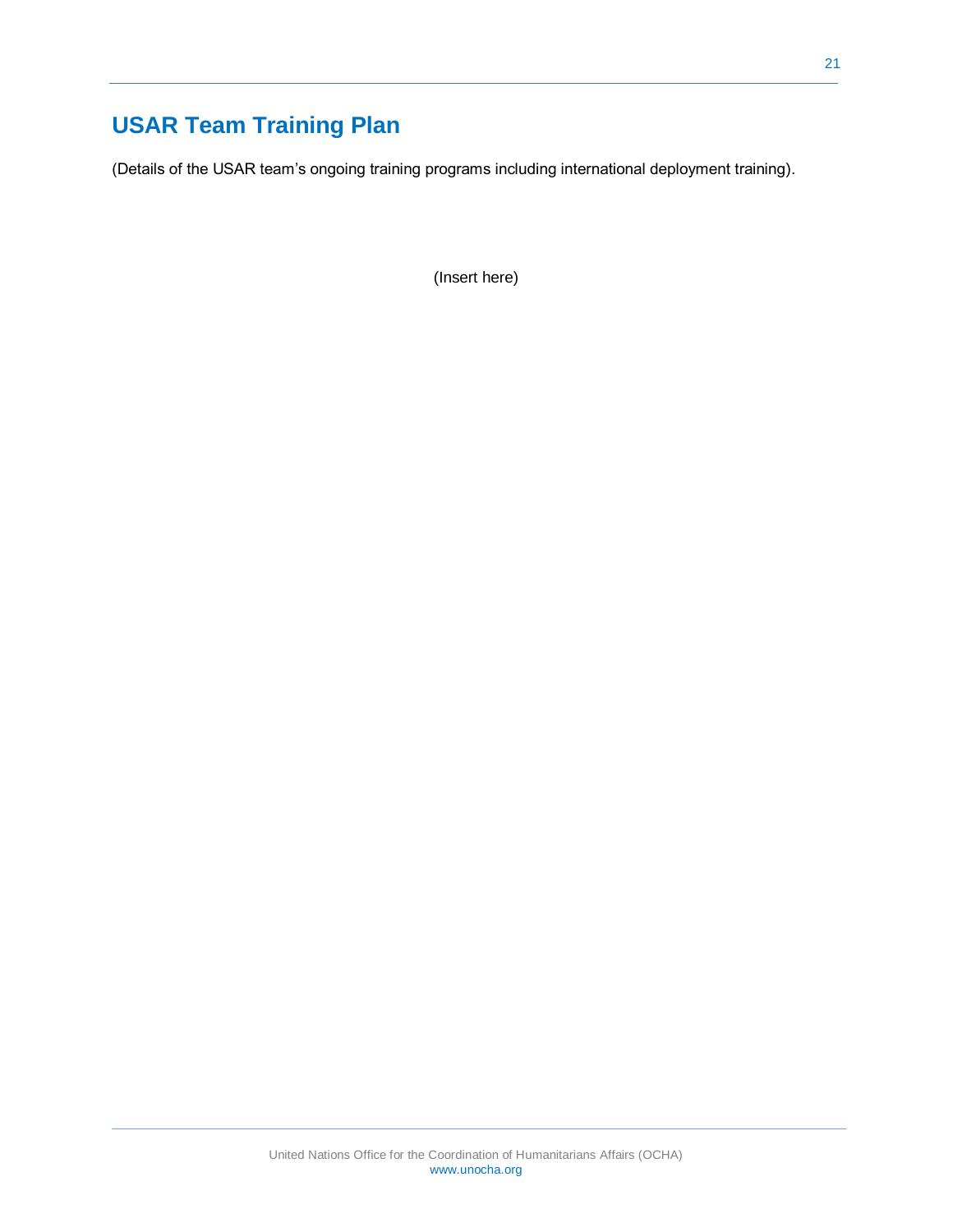# <span id="page-21-0"></span>**Emergency Medical Evacuation Plan**

(Details of arrangements for the medical evacuation of a team member while on international deployment).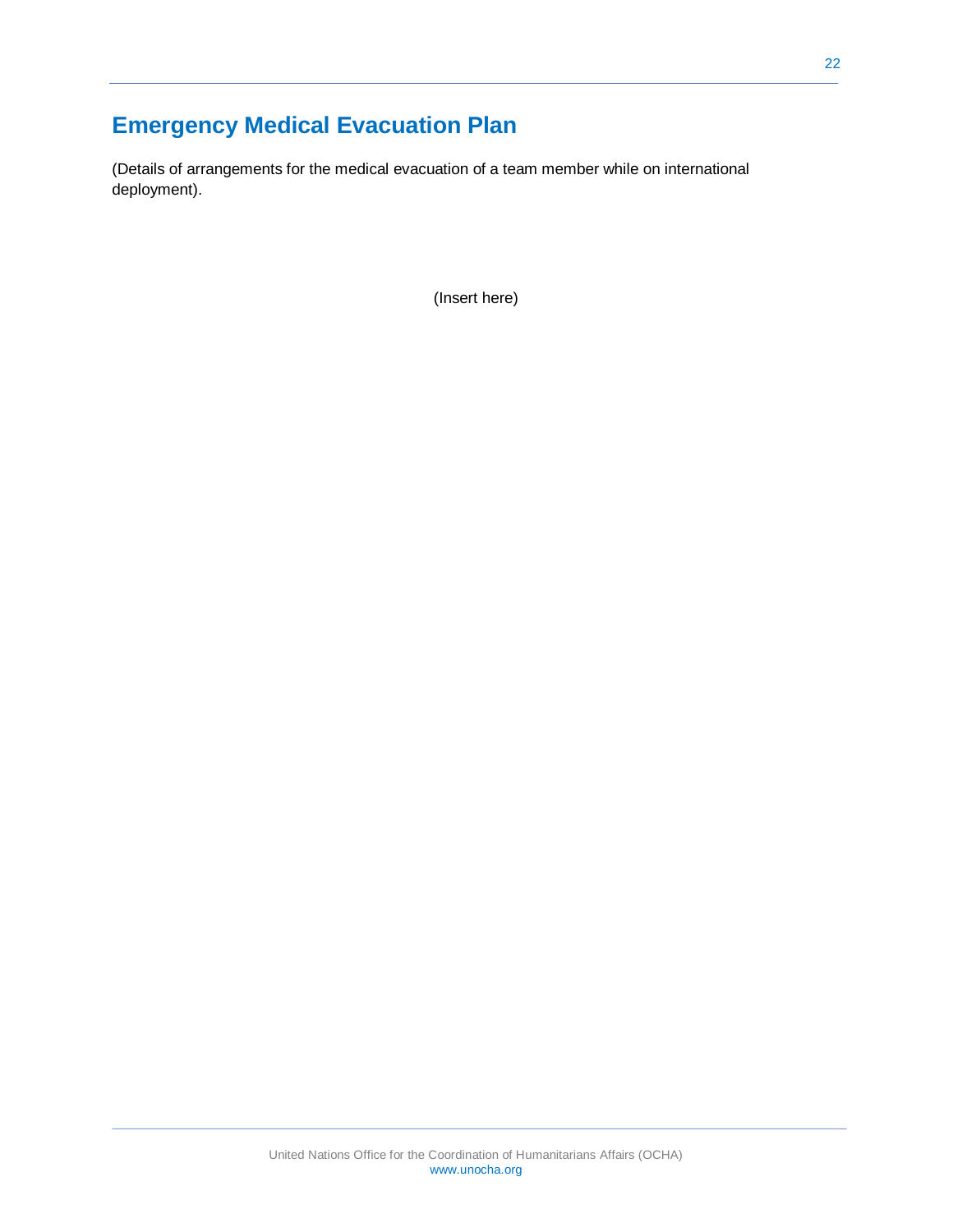# <span id="page-22-0"></span>**Evidence to demonstrate Self-sufficiency for Duration of Deployment**

Evidence to support that the team is self-sufficient for the duration of deployment as required by the level of classification being sought. This must include access to the following for the required duration of deployment:

- Food
- Water
- Shelter
- **•** Sanitation
- Primary medical and veterinary care
- Re-supply plan
- Transport
- Consumables as required by team and its cache
- Communication
- Cache maintenance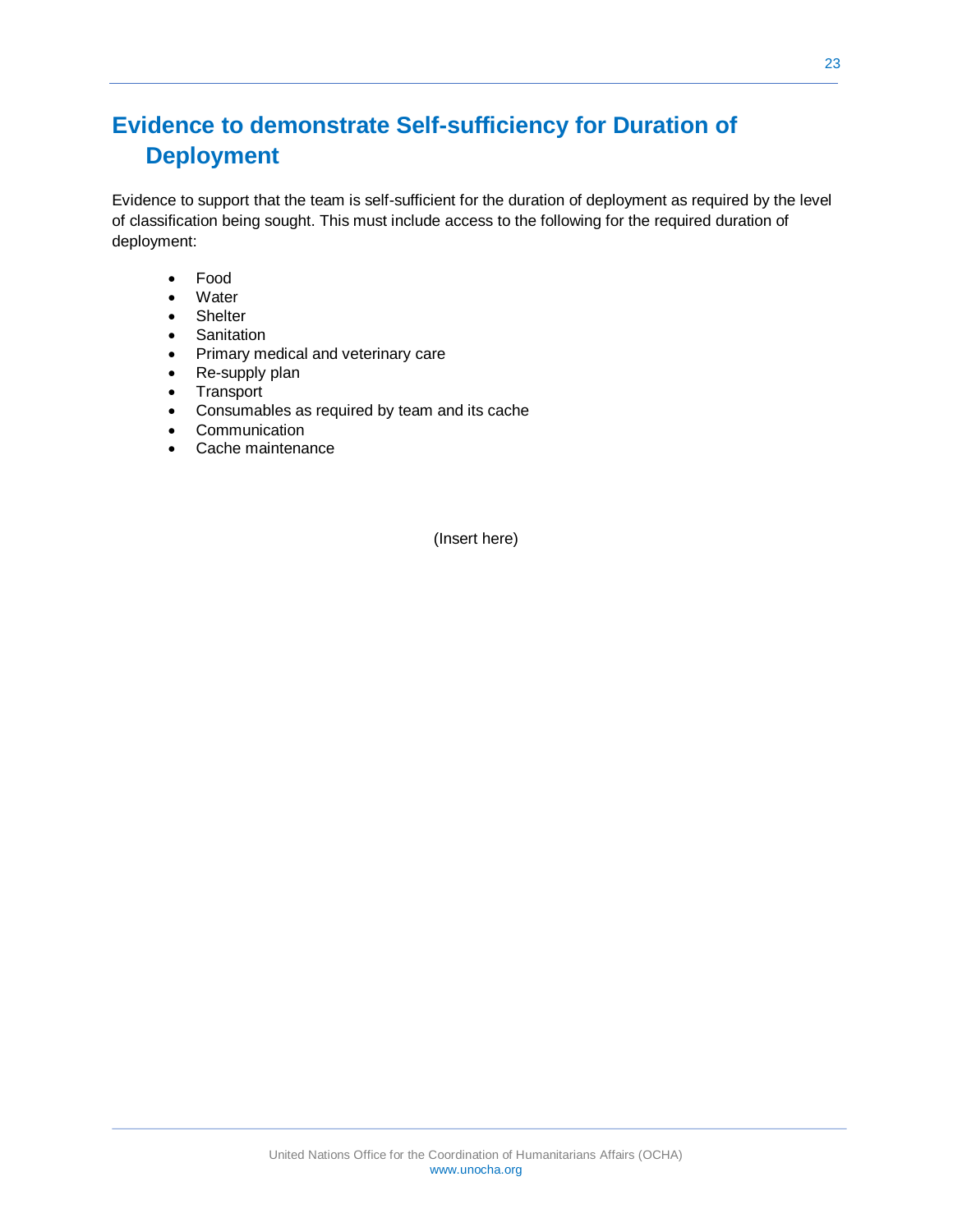### <span id="page-23-0"></span>**Details of the IEC Programme**

The IEC Programme is required to be submitted to the INSARAG Secretariat as part of the Comprehensive POE. Regardless of the level of classification being sought, the INSARAG Secretariat recommends the following IEC Programme.

Day 1:

- **IEC Classifiers internal meeting and briefing by IEC Team Leader.**
- **IEC Classifiers members' introduction.**
- Review of IEC schedule.
- IEC member tasking from IEC Team Leader.
- Develop IEC work schedule.
- Review IEC Checklist.
- Review POE.
- Prepare for meeting with USAR Team and other relevant stakeholders on Day 2.
- Orientation and familiarisation for IEC Classifiers-in-Training.
- Walk-through of the FIELDEX props.
- IEC Classifiers visit the FIELDEX venue and review scenarios to ensure the exercise will enable the USAR team to:
	- $\circ$  Work in a simulated real-life environment in a constantly evolving 36-hour exercise.
	- o Demonstrate all the technical skills required by the IEC Checklist.
	- $\circ$  Demonstrate the technical capacity commensurate with the level of classification being sought.

#### Day 2:

- IEC Classifiers meeting with the representatives from the USAR team management, representatives from its sponsoring agency and the IEC Mentor. There should be sufficient time allocated for a detailed review. The IEC Team Leader may request this session to be extended if required. The following events should be scheduled:
	- o IEC briefing by host organisation.
	- o Open forum discussion regarding the POE.
	- $\circ$  Question and Answer session including e.g. Mobilisation procedures.
- Implementation of the USAR team's redundancy plan.
- Most recent USAR Training exercise.
- Latest medical evaluation for team members.
- Details on post mission debriefing (if the team has been deployed on mission).
- Medical repatriation procedures.
- Random review of team documentation as deemed appropriate by the IEC Classifiers e.g., SOP, personnel training records, vaccination records, logistical inventory.
- **IEC Classifiers visit the USAR Teams logistics base.**

Day 3:

- Simulation exercise begins at a time determined by the EXCON.
- Simulation exercise continues for a minimum of 36 hours.

Day 4: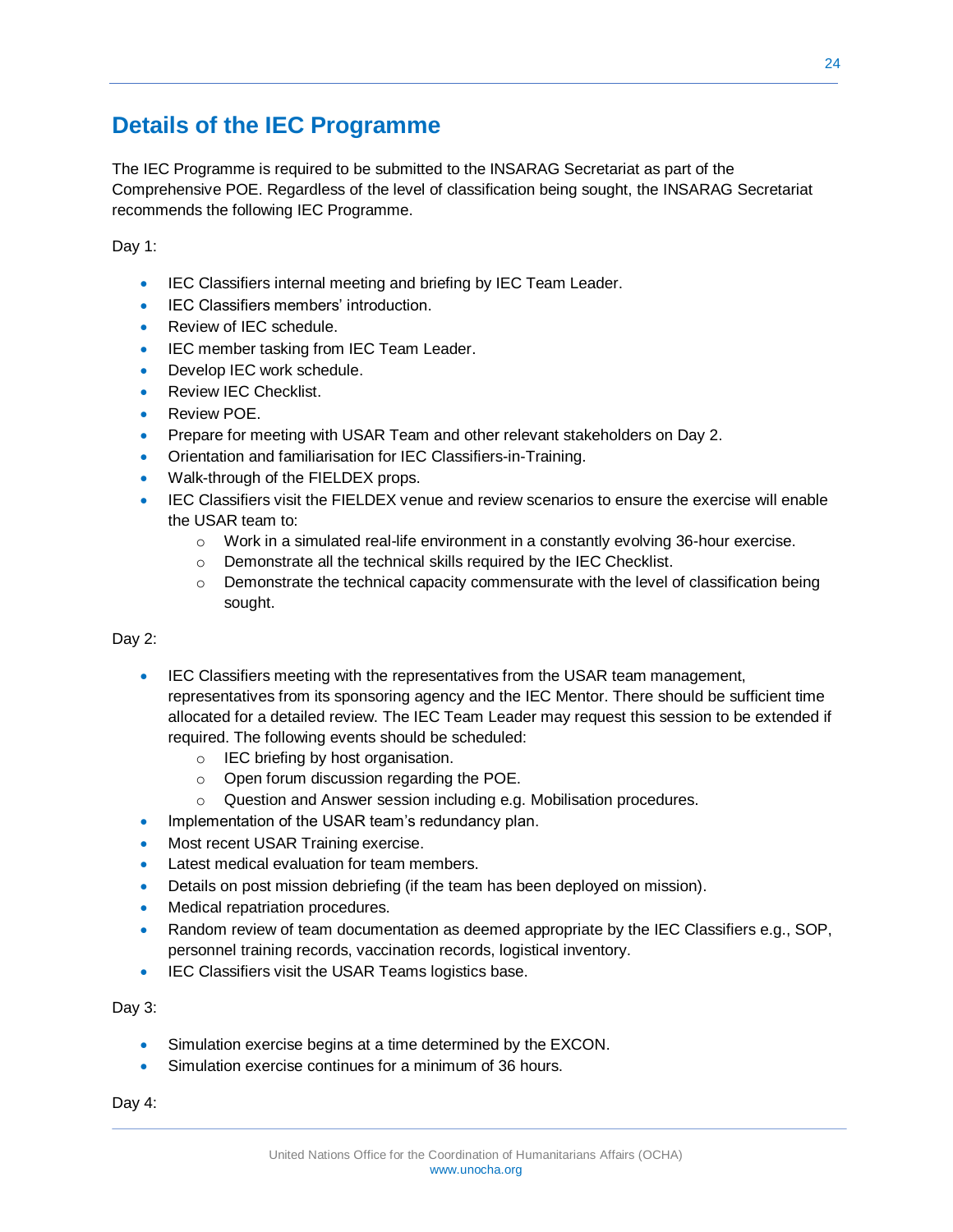• Conclusion of the simulation exercise.

Day 5:

- Conduct any follow up meetings or interviews that may be required.
- Drafting IEC Report.
- Verbal announcement of the IEC Result.
- Debriefing of the USAR team.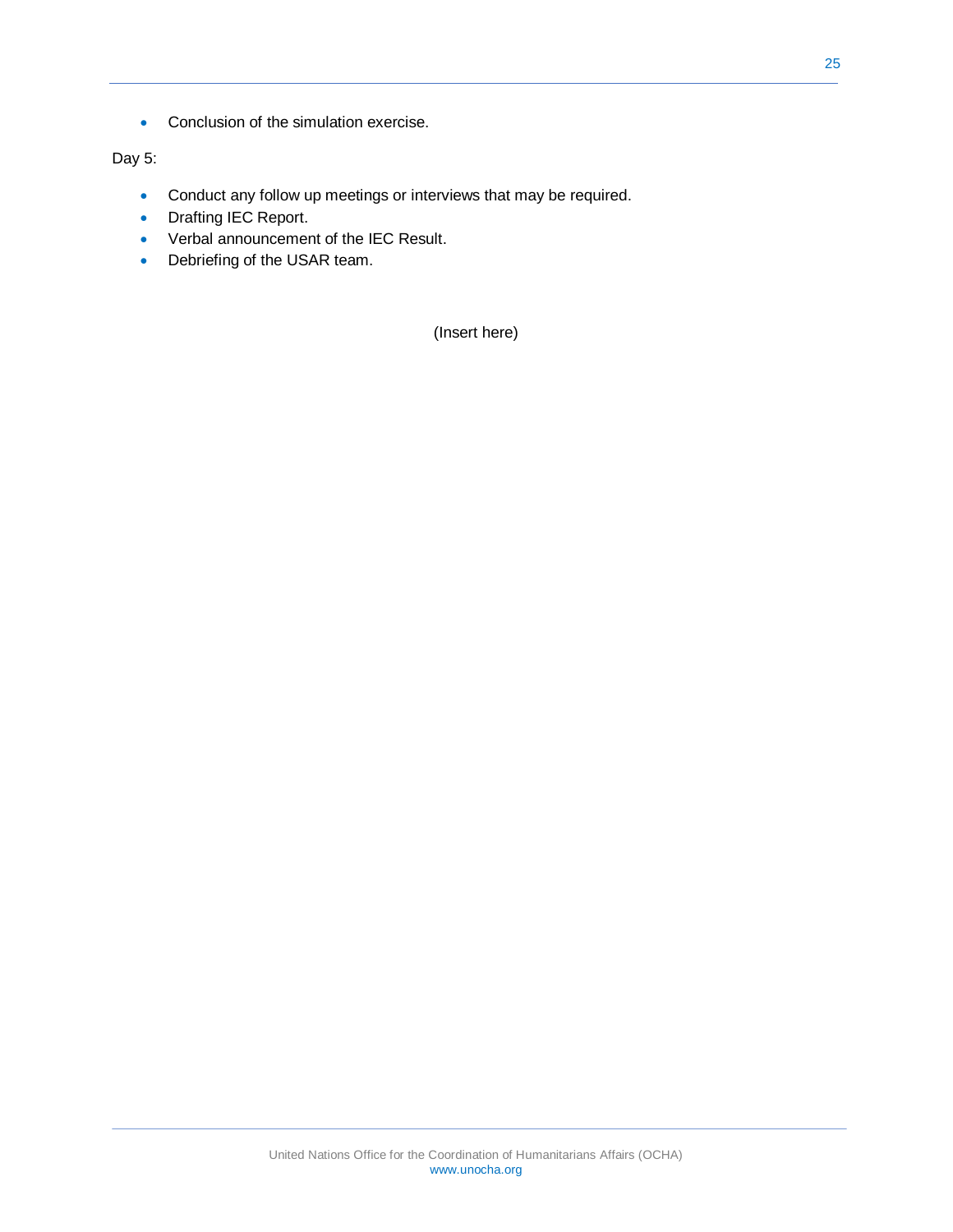### <span id="page-25-0"></span>**Details of IEC Simulation Exercise**

(Details of the IEC simulation exercise to demonstrate that the exercise is constantly evolving over a minimum of a 36-hour period and that the scenarios will enable the IEC Classifiers to assess all the technical capacity as determined by the IEC Checklist).

Include photographs of the scenario sites.

Observation of a 36-hour (minimum) constantly evolving scenario based USAR exercise. The exercise is to be conducted over a minimum of the exercise is 36 hours, divided as follows:

The first 6 hours are used for the Response Capacity Evaluation which includes:

Alert and Activation

- Recall of the USAR team.
- Pre-deployment medical screening.
- Pre-deployment logistics check.
- Pre-deployment personal equipment issue.
- Pre-deployment briefings.
- Departure customs and immigration.
- Getting to the point that the USAR team is ready to "board the aircraft."

The clock restarts when you arrive at simulated border crossing point, you have 1 hour to complete border crossing activities.

The remaining 29 hours are used for the Technical Capacity Evaluation which includes:

- Set up and operation of the RDC and OSOCC (Personnel assigned to RDC and OSOCC are "out of play" until they have demonstrated proficiency at what is required for the RDC and OSOCC functions. This is for a minimum of two hours for the RDC and two hours for the OSOCC.
- Set up and operation of the BoO.
- Reconnaissance operations.
- USAR operations.
- **Demobilisation**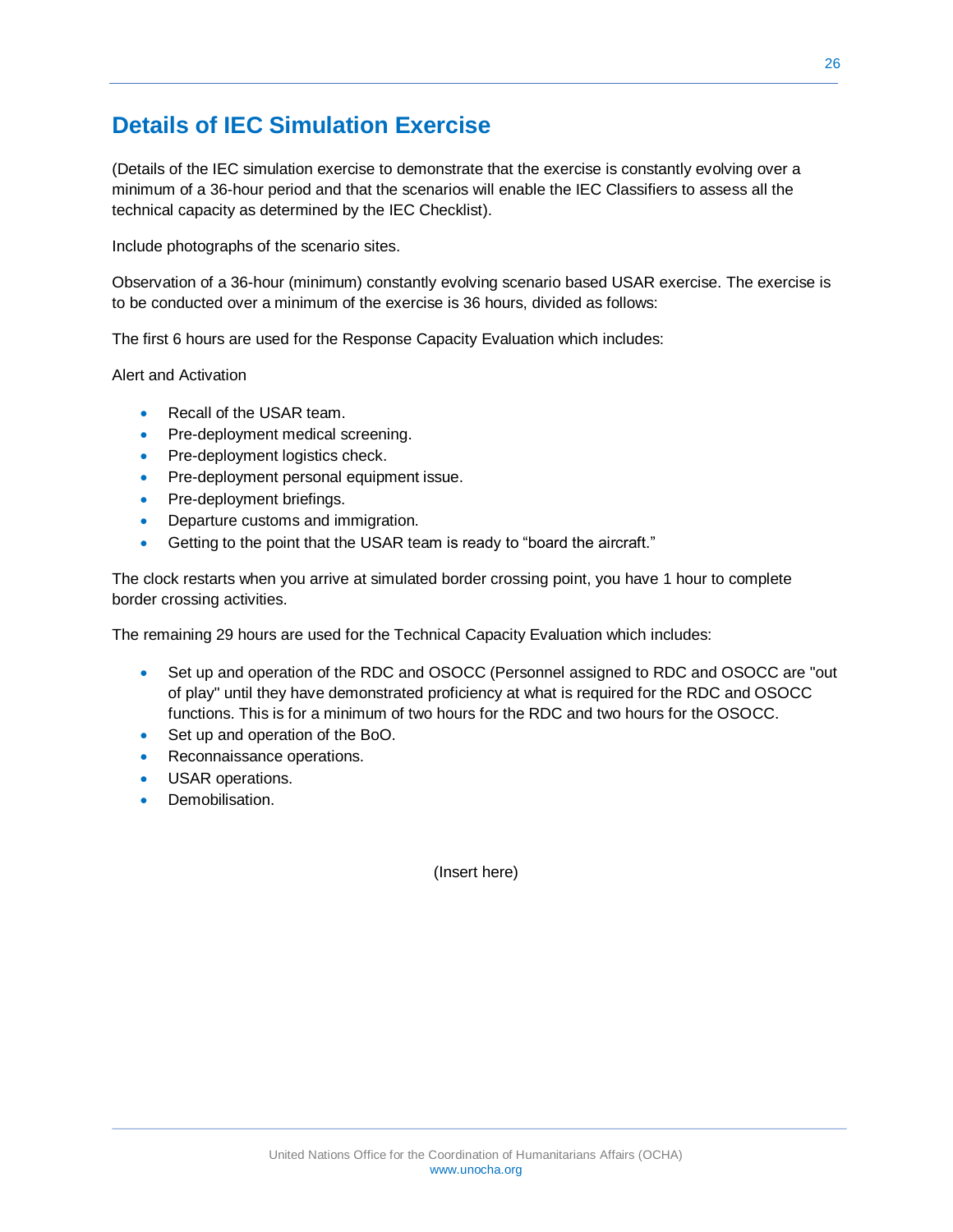# <span id="page-26-0"></span>**Any Other Information**

(Additional information relevant to USAR activities of the team).